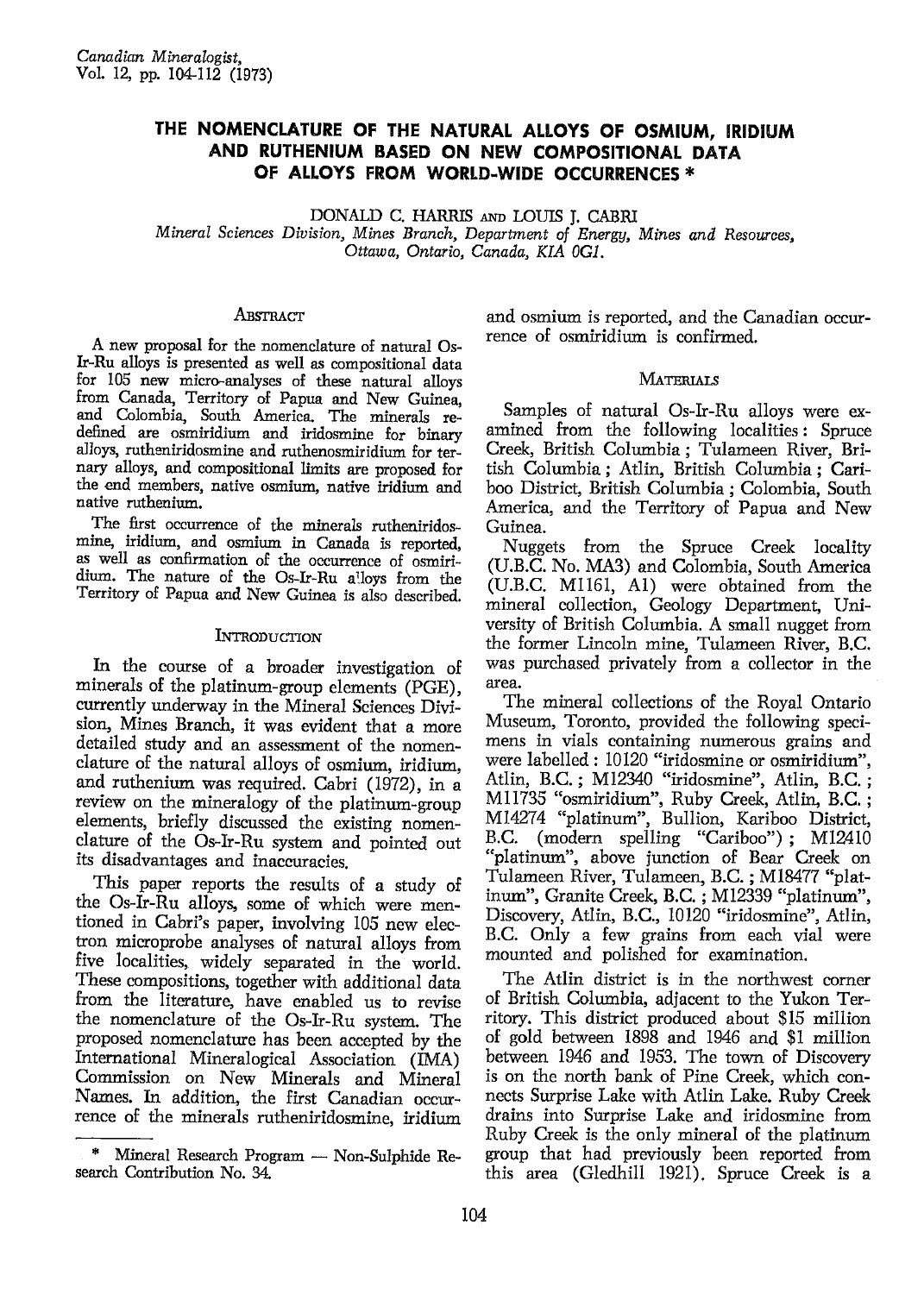tributary of Pine Creek and may be the Spruce Creek from which the sample of the U.B.C. collection (No. MA3) originated. Numerous outcrops of ultramafic and mafic intrusions, referred to as fhe "Atlin intrusions" (Aitken 1959), occur associated with Paleozoic greenstones in the area between the town of Atlin and Surprise Lake as well as to the north of Surprise Lake in the headland of Ruby Creek.

Platinum and "osmiridium" have been reported from the Quesnel River area, Cariboo Mining Division, about 350 km due north of Hope, B.C. This area is noted mainly for its gold production. The history and some details of assays reporting platinum, palladium and "osmiridium" from the Bullion mine are given by O'Neill & Gunning (1934). This may be the locality from which ROM sample M14274 was obtained.

The geologr of the Tulameen River area, in south-central British Columbia, has been de. scribed by Camsell (1913) ; Rice (1947) has summarized the origin, history, and description of its gold and platinum-bearing placers. The petrology and origin of the ultramafic Tulameen layered complex, discussed by Findlay (1969), is considered to be a "concentric" intrusion (Jackson & Thayer 1972). Early assays for "platinum" nuggets, tabulated by Rice (1947) and O'Neill & Gunning (1934), reported mainly platinum with minor quantities of "osmiridium", palladium, osmium, and rhodium. The Lincoln mine is thought to have been located about half a mile below the mouth of Britton Creek (formerly Eagle Creek).

The grains from British Columbia are between  $200 \mu m$  (sample M12339, gr. 5) and about 2 mm (sample M12340, gr. 6) in diameter. They are usually rounded to sub-rounded with a metallic lustre. A few grains of iridosmine are hexagonal in cross section (e.g. sample M12339, gr. 1). The Os-Ir-Ru minerals were always found in the non-magnetic fractions (hand magnet).

Many inclusions were observed even though several of the grains appeared free of inclusions in polished sections. Most common were ironbearing platinum, irarsite (IrAsS), and osmian irarsite.

Iridosmine occurs with osmiridium in two grains (samples 10120, gr. 2 and M12339, gr. 1). The first of these is shown in Figure I with minor irarsite  $(IrAsS)$ ; the second grain occurs as a small  $(16 \times 27$ -µm) inclusion in an iridosmine matrix which is hexagonal in cross section. Iridosmine was also found as laths in ironbearing platinum,  $(e.g.$  sample M18477, gr. I,  $8 \times 93$ -um lath and, in the Lincoln mine sample, as a  $25 \times 100$ -um lath). Osmium was found

as a large homogeneous inclusion-free grain (M12340, gr. 6,  $1.5 \times 2$  mm) and as a lath ( $10 \times 100$ -µm in a grain of iron-bearing plati-



- Frc. L Photomicrograph of a nugget from Atlin, B.C. (10120, gr. 2) showing iridosmine (light grey) in contact with osmiridium (medium grey). Finely disseminated irarsite rims and partly replaces the iridosmine.
- Frc. 2. Photomicrograph showing inclusions of iridium (light grey) in a matrix of iron-bearing platinum. The nugget is from Bear Creek, B.C. (M12410,
- gr. 4).<br>Fig. 3. Photomicrograph showing curved veinlets of "osmiridium" (light grey) in a matrix of rutheniridosmine (M12340, gr. 2, Atlin, B.C.).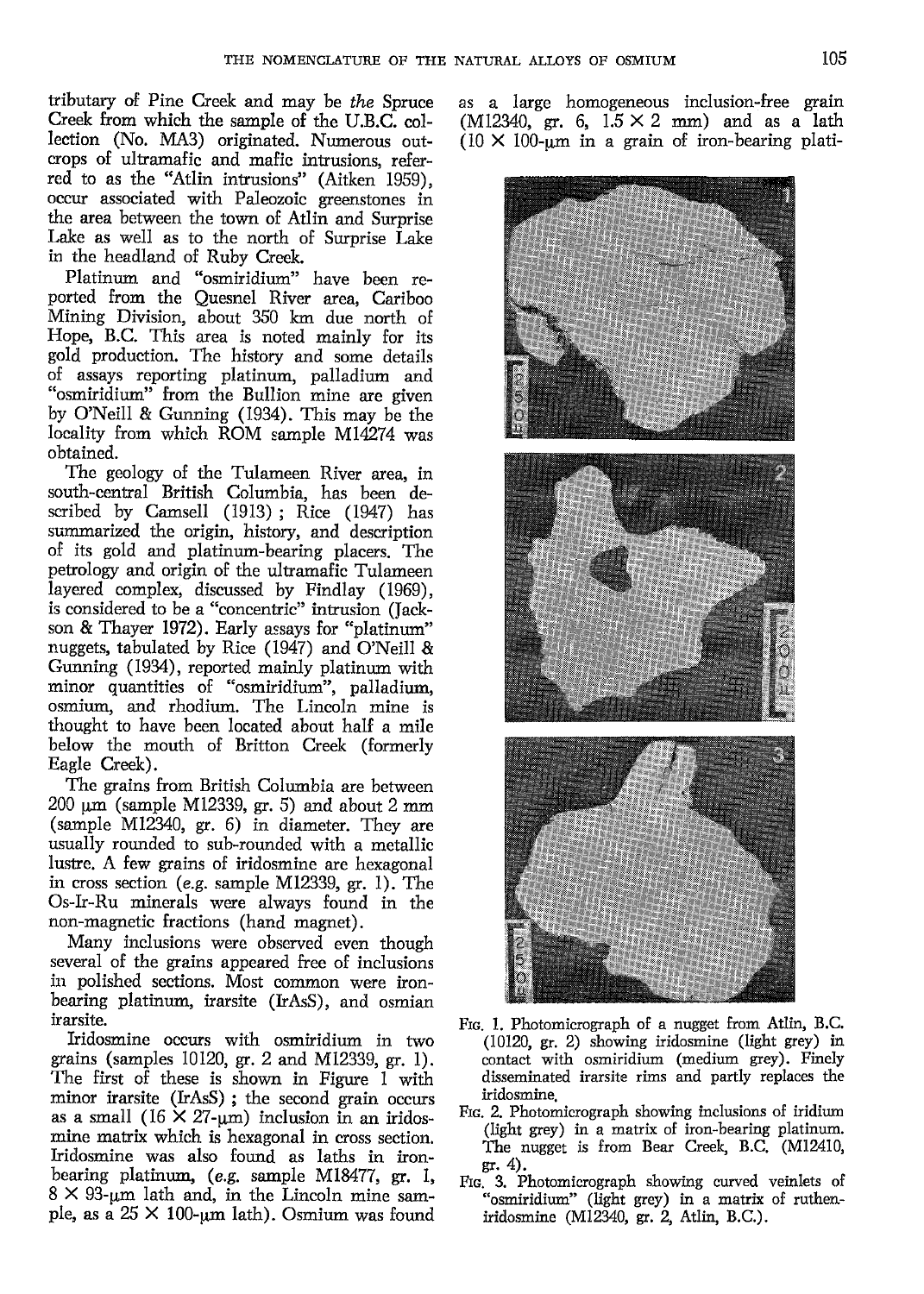num, M11735, gr. 4). Iridium was observed as numerous inclusions in a matrix of iron-bearing platinum (M12410, gr. 4, shown in Fig. 2). In one case, rutheniridosmine was found to contain curved veins of what was tentatively identified as osmiridium (Fig. 3).

The New Guinea material, originally labelled as 'oosmiridium", was purchased in the early 1960's from Johnson, Matthey and Mallory Ltd., Montreal. The exact origin of the material is uncertain, but information obtained from the company's associate in Australia states "The material was probably found by the natives when they were gold prospecting and more than likely has been picked out by hand from alluvial gold. . . . The material was delivered to the Bank at Port Moresby." Correspondence (9/3/72) with Mr. A. Renwick, Chief Government Geologist, Territory of Papua and New Guinea, states that "It is almost certain that the osmiridium referred to comes from the Ioma area of the northern district of Papua.... The area lies within the Papuaa Ultramafic Belt." According to Davies  $(1968)$ , who has studied the area in detail, our material could have come from either the Waria River (Bowutu Mountains) or the Yodda Goldfield, part of the broad Papua Ultramafic Belt.

The concentrate consists of several hundred nuggets ranging from 100  $\mu$ m up to 2 mm in diameter. The nuggets occur in various shapes from rounded to flattened irregular forms to tabular, short, hexagonal-prismatic crystals. A few of the nuggets occur as thin cleavage flakes derived from larger pieces, though a few have a spongy appearance. Under a binocular microscope, the material has a metallic luster varying from a dull mat finish to smooth, bright {0001} cleavage planes; however, most of the grains are steel grey. Numerous inclusions of iron-bearing platinum, irarsite, laurite, and two unidentified ruthenian and iridian arsenides were observed and these will be described in another note in preparation.

## METHOD OF INVESTIGATION

The individual nuggets were mounted in cold setting Araldite (several to a section), polished on water-cooled lead laps with final buffing using MgO. The sections were examined under an ore microscope and analyzed with a Materials Analysis Company microprobe. The normal corrections to the x-ray intensity data were made with a computer program of Rucklidge & Gasparrini (1969), revised and updated. Each grain was analyzed for nine elements using the following standards and  $x$ -ray lines: iridium metal Ir $L_{\boldsymbol{\alpha}}$ , osmium metal Os $L_{\boldsymbol{\alpha}}$ , ruthenium metal Ru $L_{\boldsymbol{\alpha}}$ , palladium metal Pd $L_{\boldsymbol{\alpha}}$ , copper metal

 $\text{Cu}K_{\alpha}$ , nickel metal Ni $K_{\alpha}$ , iron metal Fe $K_{\alpha}$ , a  $Pt_{95}Rh_5$  alloy  $PtL_{\alpha}$ ,  $RhL_{\alpha}$ . Allowances were made for the enhancement of  $CuK_{\alpha}$  intensities by iridium and slits were used to improve the peak/ba&ground of osmium and iridium. Since the pure ruthenium and osmium could be obtained in powder form only, a chemical vapow transport technique was used to recrystallize the material into coarser fragments.

# OPTICAL PROPERTIES AND CRYSTALLOGRAPHY

Osmium, iridosmine, and rutheniridosmine are white, with a bluish grey tinge in reflected light. They are weakly to moderately anisotropic, sometimes exhibiting wavy extinction, but bireflectance is weak to absent. Iridium and osmiridium are white, with a cream-coloured tinge, in reflected light. Both are isotropic. The bluish white colour of the hexagonal anisotropic minerals is enhanced, as is the cream-white colour of the isotropic minerals, when they occur together. The bluish white colour of the anisotropic minerals is also enhanced when they occur with white iron-bearing platinum.

The crystal system of pure osmium and ruthe' nium has long been known to be hexagonal whereas pure iridium is cubic. The x-ray diffraction data and unit cell dimensions are listed in the  $PD$  File as follows:

|             | Osmium           | Ruthenium Iridium |                 |
|-------------|------------------|-------------------|-----------------|
| File No.    | 6-0662           | 6-0663            | 6-0598<br>Cubic |
| Symmetry    | Hexagonal        | Hexagonal         | Fm3m            |
| Space group | $P6_{\rm s}/mmc$ | $P6_2/mmc$        |                 |
| aÅ          | 2.7341           | 2.7058            | 3.8394          |
| сÅ          | 4.3197           | 4.2819            |                 |

The symmetry of natural compositions was confirmed by x-ray powder patterns using a 5'1.3-mm-diameter Gandolfi camera. X-ray powder patterns were obtained for two compositions (indicated in Table 1) of rutheniridosmine from the Territory of Papua and New Guinea, of iridosmine, 8r. 1, Spruce Creek, 8.C., and of osmiridium, gr. 5, Spruce Creek, B.C.

Determination of the unit cell dimension of this iridosmine gave  $a$  2.724,  $c$  4.333Å whereas the osmiridium gave  $a$  3.822Å. All the natural alloys of rutheniridosmine are hexagonal and isomorphous with pure osmium and ruthenium in spite of minor substitution of other elements.

# COMPOSITIONS OF THE NATURAL Os-Ir-Ru ALLOYS

The results of the electron microprobe analyses of the natural Os-Ir-Ru alloys are listed in Table 1. These analyses, with others taken from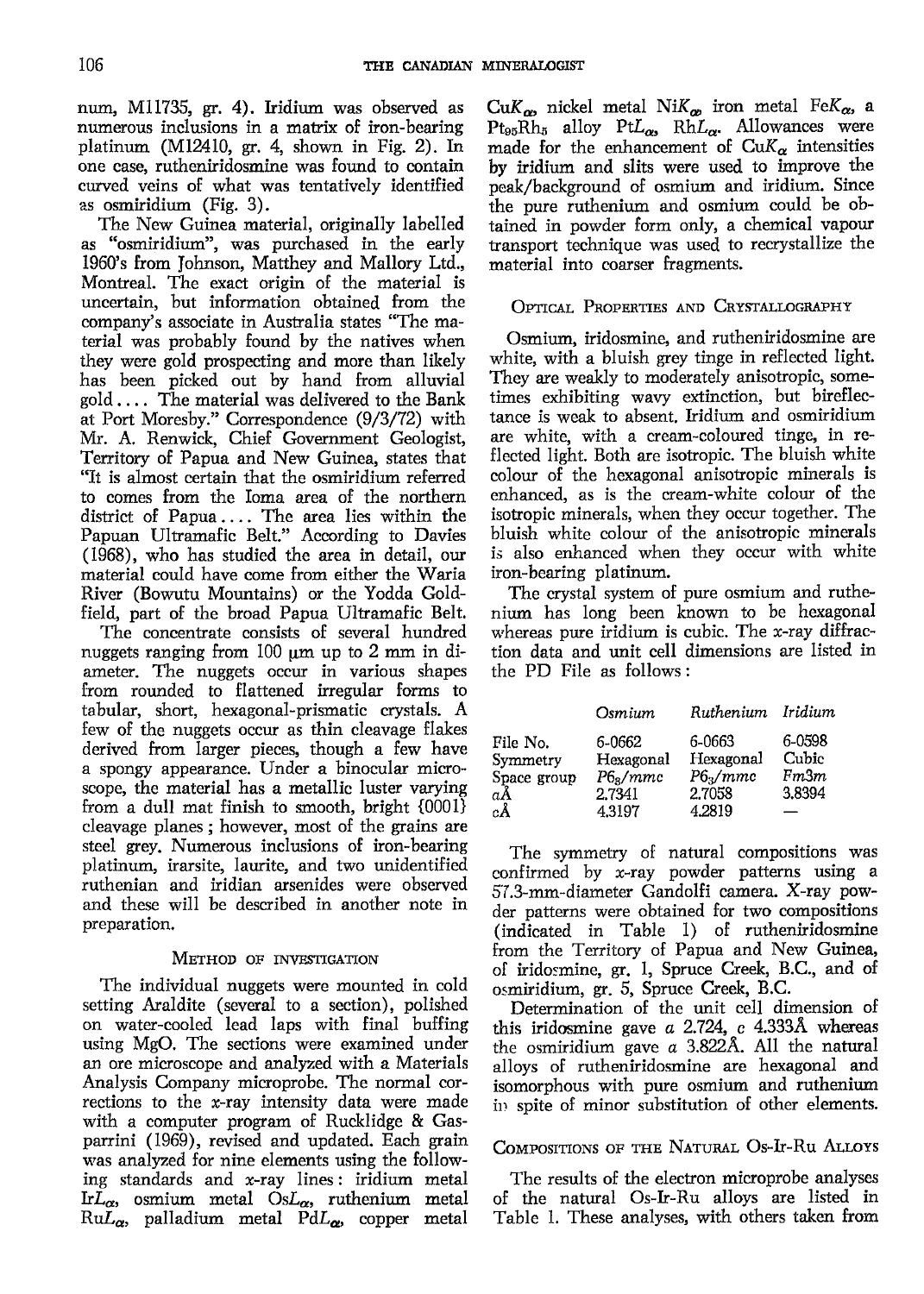

Frc. 4. Natural Os-Ir-Ru and Os-Ir-Pt minerals from this study and from the literature. The two analyses from Granite Creek, B.C. (see Table 1) have been plotted with the symbol for Tulameen River because Granite Creek is one of its tributaries. The four compositions indicated with an arrow represent two sets of co-existing iridosmine and osmiridium. The three compositions labelled "L" signify a lath.

the literatwe, are plotted in Figure 4. The compositions plotted have been recalculated to atomic per cent, based on the three major elements, and are given in Table 1. The compositions used from the literature are the same as reported by Cabri (1972). The sources of the data are as follows : California (Snetsinger 1971), unknown (L6vy & Picot 1961), Japan (Aoyama 1936), Urals (Lévy & Picot 1961; Westland & Beamish 1958) southeast Bomeo (Stumpfl & Clark 1966) and Brazil (Lévy & Picot 1961). These compositions were considered the most reliable of the numerous analyses quoted in the literature, considering the completeness and method of analysis and the size and microscopic descriptions of the nuggets. Even then, one must accept the analyses with caution because many of the nuggets examined in this study were found to consist of more than one phase for which the microprobe must be considered the most reliable method of analysis.

Subsequent to writing this paper, additional microprobe analyses of natural Os-Ir-Ru alloys from Borneo by Stumpfl & Tarkian (1973) were found to be consistent with our data.

#### THE TERNARY SYSTEM OS-Ir-Ru

Work in the synthetic Os-Ir system by Vacher et al. (1954) and by Rudman (1967) has indicated that a miscibility gap exists, though its boundaries have not been precisely defined. Raub  $(1964)$  showed that in the Ru-Ir system a miscibility gap exists from 45 to 57 atomic  $\%$  Ir at  $1300\textdegree C$  and widens at lower temperatures. Raub (1959) reported complete hexagonal solid solution for the Os-Ru binary. Our analytical results (Table 1) of natural Os-Ir-Ru alloys with additional data from the literature has enabled us to more precisely define the boundaries (Fig. 4). The cubic alloy extends from 100 atomic  $\%$  to about 62 atomic  $\%$  Ir, whereas the hexagonal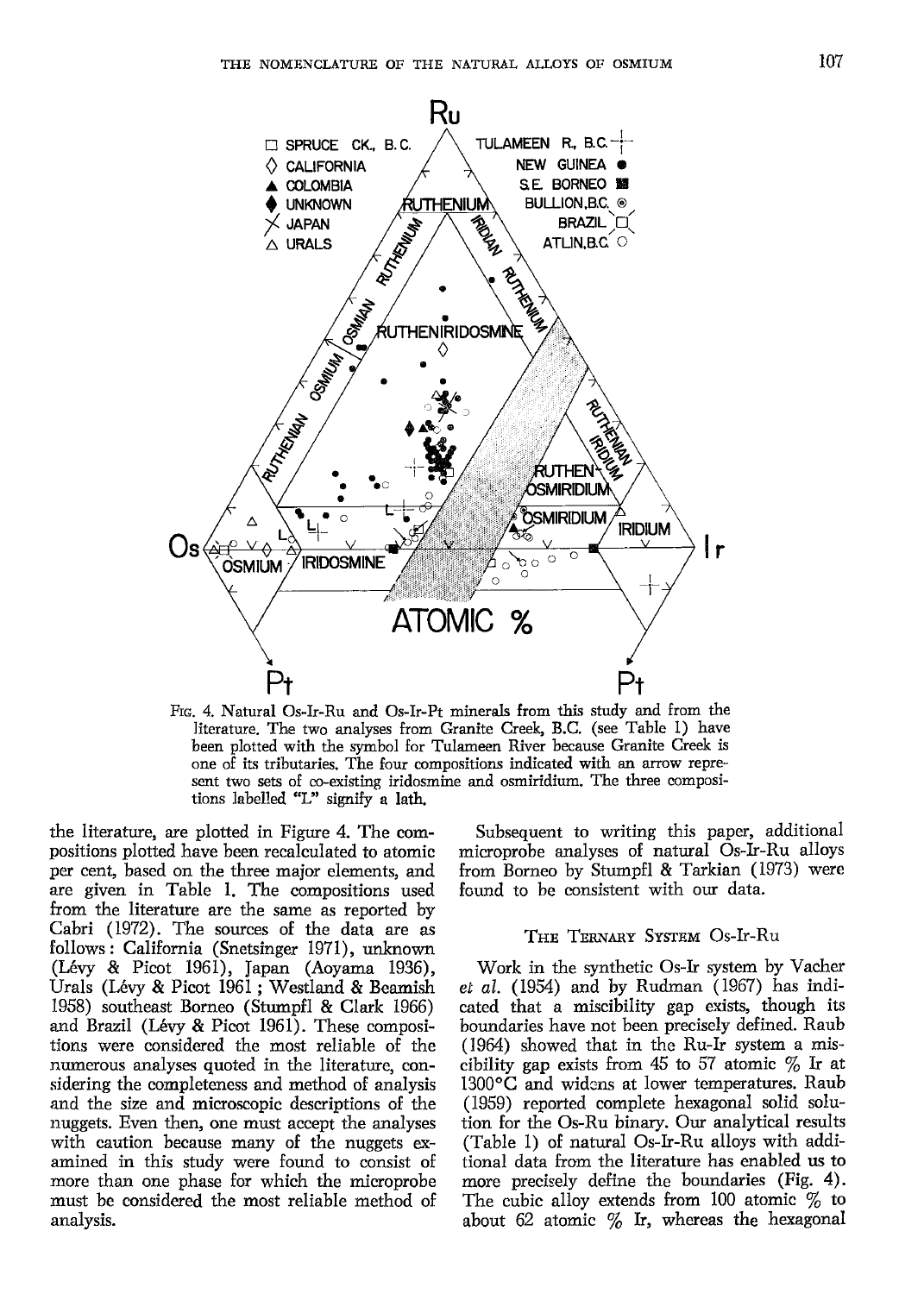|                                                            | Minera <sub>1</sub> |                    | rutheniridosmine<br>rutheniridosmine<br>iridosmine<br>iridosmine<br>osmium                                                                                                                                                                                                                                          | rutheniridosmine<br>osmiridium<br>osmiridium<br>rutheniridosmine<br>osmiridium<br>iridosmine<br>osmiridium<br>osmium         | rutheniridosmine<br>rutheniridosmine<br>osmfridium<br>osmfridium<br>iridosmine                                                                                                                                                                                                                                      | rutheniridosmine<br>iridosmine<br>osmiridium<br>tridosmine<br>osmiridium<br>osmiridium<br>osmiridium | ruthen1ridosmine<br>osmiridium | osmiridium<br>osmiridium                                  | rutheniridosmine<br>osmiridium<br>iridosmine                                                       | iridosmine<br>rutheniridosmine<br>iridosmine<br>iridium                                                                                                                                                                                                                                                             | osmiridium                                            | rutheniridosmine                          |
|------------------------------------------------------------|---------------------|--------------------|---------------------------------------------------------------------------------------------------------------------------------------------------------------------------------------------------------------------------------------------------------------------------------------------------------------------|------------------------------------------------------------------------------------------------------------------------------|---------------------------------------------------------------------------------------------------------------------------------------------------------------------------------------------------------------------------------------------------------------------------------------------------------------------|------------------------------------------------------------------------------------------------------|--------------------------------|-----------------------------------------------------------|----------------------------------------------------------------------------------------------------|---------------------------------------------------------------------------------------------------------------------------------------------------------------------------------------------------------------------------------------------------------------------------------------------------------------------|-------------------------------------------------------|-------------------------------------------|
|                                                            |                     | $\tilde{r}$        | ł<br>$\frac{1}{4}$<br>$\frac{1}{2}$<br>抖                                                                                                                                                                                                                                                                            | 7.15<br>$\frac{1}{1}$<br>$\mathbf{I}$<br>$\frac{1}{6}$<br>ł                                                                  | $\frac{6}{8}$    <br>Ħ                                                                                                                                                                                                                                                                                              | $\frac{1}{1}$<br>3.3<br>$-1.6$<br>ł<br>÷                                                             | Ħ                              | $\mathbf{H}$                                              | 3.3<br>I<br>ł                                                                                      | $\frac{1}{2}$<br>$\left  \cdot \right $                                                                                                                                                                                                                                                                             | ļ                                                     | $\mathbf{ii}$<br>Ť                        |
|                                                            | Atomic Proportions  | 콙                  | $\frac{2}{5}$ $\frac{3}{5}$ $\frac{5}{5}$ $\frac{5}{5}$ $\frac{3}{5}$ $\frac{5}{5}$ $\frac{3}{5}$ $\frac{5}{5}$ $\frac{3}{5}$ $\frac{5}{5}$ $\frac{3}{5}$ $\frac{5}{5}$ $\frac{3}{5}$ $\frac{5}{5}$ $\frac{3}{5}$ $\frac{5}{5}$ $\frac{3}{5}$ $\frac{5}{5}$ $\frac{3}{5}$ $\frac{5}{5}$ $\frac{3}{5}$ $\frac{5}{5}$ | $\frac{1}{2}$<br>22502                                                                                                       | $\frac{12.5}{24.1}$<br>$\frac{1}{1}$ in 8                                                                                                                                                                                                                                                                           | $3 - 5$<br>9.7<br>Ť<br>Í                                                                             | 2.7                            | 7.4                                                       | $\frac{3}{18}$                                                                                     | 3.9<br>3.6                                                                                                                                                                                                                                                                                                          | 4.8                                                   | nasa-a<br>****                            |
|                                                            |                     | ర                  | いいすいところ おおお                                                                                                                                                                                                                                                                                                         | serioristica<br>Sesseria                                                                                                     | ariana<br>Seban                                                                                                                                                                                                                                                                                                     | rindunung<br>PERBRASI                                                                                | ្ម<br>ទូន                      | 33.8                                                      | ុន<br>វិទ្ធិនិ                                                                                     | はんこうけん                                                                                                                                                                                                                                                                                                              | 34.4                                                  | ファー 9.9<br>2013 22                        |
|                                                            |                     | ᅼ                  | 24435                                                                                                                                                                                                                                                                                                               | $5.788999994$                                                                                                                | <b>いっ</b><br>あおのの中                                                                                                                                                                                                                                                                                                  | onnonno<br>8484882                                                                                   | 40.7                           | 60.7<br>58.8                                              | $41.7$<br>$41.2$                                                                                   | rana<br>Rasa                                                                                                                                                                                                                                                                                                        | 60.8                                                  | onnn-<br>Baaba                            |
|                                                            |                     | Tota <sub>ls</sub> | essen<br>Sessen                                                                                                                                                                                                                                                                                                     |                                                                                                                              | noncu.<br>Saaga                                                                                                                                                                                                                                                                                                     |                                                                                                      | 98.6<br>98.                    | 90.5<br>91.5                                              | es<br>Sagi                                                                                         | ្មី ពុំ - - -<br>ទី និន និ                                                                                                                                                                                                                                                                                          | 101.7                                                 | ្ម<br>ពុក្ខពុទ្ធ<br>ពុក្ខពុទ្ធ            |
|                                                            |                     | Ξ                  | $\frac{1}{1}$<br>Ħ                                                                                                                                                                                                                                                                                                  | ļ<br>$\mathbf{I}$<br>$\mathbf{i}$<br>ł<br>0.4<br>5                                                                           | $\frac{1}{1}$<br>331                                                                                                                                                                                                                                                                                                | $\frac{3!}{ }$<br>$\overline{0}$<br>$\frac{1}{1}$<br>7.77                                            | Ħ                              | $\vert \ \vert$                                           | $\frac{1}{2}$<br>ł                                                                                 | $\mathbb{H}$<br>Ιā                                                                                                                                                                                                                                                                                                  | $\overline{0}$                                        | 115<br>33                                 |
|                                                            |                     | 3                  | ł<br>$\cdot$<br>ł<br>ţ                                                                                                                                                                                                                                                                                              | ł<br>ł<br>ļ<br>$\mathbf{I}$<br>$\frac{1}{2}$<br>$\overline{a}$<br>ł                                                          | ł<br>ł<br>ł<br>$\frac{1}{2}$                                                                                                                                                                                                                                                                                        | Ħ<br>ł<br>ł<br>ł<br>$\pm$                                                                            | Ħ                              | $\lceil$                                                  | ł<br>$\overline{0}$ .                                                                              | $\frac{1}{4}$<br>$\left\{ \right.$                                                                                                                                                                                                                                                                                  | $\frac{1}{1}$                                         | 111111                                    |
|                                                            |                     | 꾠                  | 77.35<br>$\mathbf{I}$                                                                                                                                                                                                                                                                                               | 0.3<br>ł                                                                                                                     | $\frac{1}{2}$                                                                                                                                                                                                                                                                                                       |                                                                                                      | $\overline{5}$                 | $\overline{\phantom{a}}$                                  | $\ddot{0}$ $\ddot{0}$ $\ddot{0}$ $\ddot{0}$                                                        | $1 + 3 - 7$                                                                                                                                                                                                                                                                                                         | $\frac{2}{5}$                                         | $80 - 84$                                 |
| ELECTRON MICROPROBE ANALYSES OF NATURAL Os-Ir-Ru-Pt ALLOYS |                     | 뚠                  | $\frac{80}{20}$ $\frac{20}{20}$<br>$\mathbf{I}$<br>$\frac{1}{2}$                                                                                                                                                                                                                                                    | ndoonnoo                                                                                                                     | 0.7000                                                                                                                                                                                                                                                                                                              | conducto<br>moooooo                                                                                  | տ տ<br>--                      | $\frac{4}{10}$                                            | $0 - 5$                                                                                            | $27 -$                                                                                                                                                                                                                                                                                                              | $\overline{a}$                                        | $\frac{a}{a} - \frac{a}{b} - \frac{a}{c}$ |
|                                                            | Weight Per Cent     | 곤                  | $\frac{67}{50}$<br>$\left  \ \right $                                                                                                                                                                                                                                                                               | 0.5<br>$\frac{1}{16}$<br>$\frac{1}{1}$<br>Ιā                                                                                 | 0.5<br>$\frac{1}{1}$<br>$\overline{55}$                                                                                                                                                                                                                                                                             | 0.8<br>3771<br>ł                                                                                     | 3.2                            | $\frac{2}{10}$                                            | 34                                                                                                 | $\frac{1}{2}$ $\frac{3}{2}$ $\frac{3}{2}$ $\frac{3}{2}$ $\frac{3}{2}$ $\frac{3}{2}$ $\frac{3}{2}$ $\frac{3}{2}$ $\frac{3}{2}$ $\frac{3}{2}$ $\frac{3}{2}$ $\frac{3}{2}$ $\frac{3}{2}$ $\frac{3}{2}$ $\frac{3}{2}$ $\frac{3}{2}$ $\frac{3}{2}$ $\frac{3}{2}$ $\frac{3}{2}$ $\frac{3}{2}$ $\frac{3}{2}$ $\frac{3}{2}$ | 0.2                                                   | 74047                                     |
|                                                            |                     | 뉪                  | $\frac{1}{2}$ $\frac{1}{2}$ $\frac{1}{2}$ $\frac{1}{2}$ $\frac{1}{2}$ $\frac{1}{2}$ $\frac{1}{2}$ $\frac{1}{2}$ $\frac{1}{2}$ $\frac{1}{2}$ $\frac{1}{2}$ $\frac{1}{2}$ $\frac{1}{2}$ $\frac{1}{2}$ $\frac{1}{2}$ $\frac{1}{2}$ $\frac{1}{2}$ $\frac{1}{2}$ $\frac{1}{2}$ $\frac{1}{2}$ $\frac{1}{2}$ $\frac{1}{2}$ | nom-m-no                                                                                                                     | $3.38$ $-0.7$                                                                                                                                                                                                                                                                                                       | $400 - 41$                                                                                           | $\frac{1}{0}$ .                | $2.7 \times 10^{-1}$                                      | $\frac{4}{2}$ $\frac{2}{3}$                                                                        | $1.5 - 3.5$                                                                                                                                                                                                                                                                                                         | 3.7                                                   | 7.5899                                    |
|                                                            |                     | 료                  | 5.500000                                                                                                                                                                                                                                                                                                            |                                                                                                                              | $\frac{5}{6}$ $\frac{1}{2}$ $\frac{1}{2}$ $\frac{3}{2}$ $\frac{3}{2}$ $\frac{3}{2}$ $\frac{3}{2}$ $\frac{3}{2}$ $\frac{3}{2}$ $\frac{3}{2}$ $\frac{3}{2}$ $\frac{3}{2}$ $\frac{3}{2}$ $\frac{3}{2}$ $\frac{3}{2}$ $\frac{3}{2}$ $\frac{3}{2}$ $\frac{3}{2}$ $\frac{3}{2}$ $\frac{3}{2}$ $\frac{3}{2}$ $\frac{3}{2}$ | 0.000000000000                                                                                       | 5.4                            | 4.8                                                       | $\frac{1}{2}$                                                                                      | 2.490                                                                                                                                                                                                                                                                                                               | 2.5                                                   | cientina<br>Ruincia                       |
|                                                            |                     | ő                  | adana -<br>21. 22.                                                                                                                                                                                                                                                                                                  | ergeration<br>Segnesia                                                                                                       | 222535                                                                                                                                                                                                                                                                                                              | 2535353                                                                                              | ្អ<br>ឆ្លង់                    | ្មី<br>និង                                                | 5427<br>343                                                                                        | 76.1<br>45.4                                                                                                                                                                                                                                                                                                        | 33.8                                                  | 88448                                     |
| TABLE <sub>1</sub> ,                                       |                     | ᅼ                  | きとりる4                                                                                                                                                                                                                                                                                                               | nang matang<br>ang manang                                                                                                    | a ងន្លូ<br>ក្នុងថ្លូក់ដ                                                                                                                                                                                                                                                                                             | <b>ここのはのです</b><br>ここのはのでは                                                                            | 42.3                           | ្ធ<br>ចិនី                                                | ្នុង<br>អូតូង                                                                                      | 23532                                                                                                                                                                                                                                                                                                               | 60.1                                                  | sangod<br>Sangaz                          |
|                                                            |                     |                    | 0.07409<br><i>ááááá</i>                                                                                                                                                                                                                                                                                             | (lath)<br>$m \leftrightarrow m$<br>$\alpha$ $\sim$<br>m<br>áááááááá                                                          | $\begin{pmatrix}$ inclusion)<br>(matrix)                                                                                                                                                                                                                                                                            | (creamy)<br>(white)<br>$\sim$ $\sim$<br>666666                                                       | $\dot{5}$                      | Columbia<br>British (<br>Gr. 1<br>Gr. 4                   | $\frac{1}{2}$ (X-ray)<br>5 (X-ray)                                                                 | $\begin{array}{c} {\rm (lath)} \ {\rm (lactus}~{\rm 1}~{\rm on}) \ {\rm (lath)} \end{array}$<br>$($ inclusion $)$<br>e۲<br>.<br>&&&                                                                                                                                                                                 | Ġr.                                                   | $(X-ray)$                                 |
|                                                            | Locality            | British Columbia   | <i>Atitn.</i><br>M12340<br>$\mathbb{R}$ = $\mathbb{R}$                                                                                                                                                                                                                                                              | M11735<br>$= 50$<br>$\overline{a}$<br>$\frac{1}{2}$ $\frac{1}{2}$ $\frac{1}{2}$<br>Cκ.,<br>$\sum_{n=1}^{\infty} \frac{1}{n}$ | ŻIII<br>ZZZZZ<br>M12339,<br>$Discovery,$ $\prod_{i=1}^{n}$                                                                                                                                                                                                                                                          | ROM-10120<br>"<br>"<br>"                                                                             | $rac{1}{2}$<br>ROM-10120       | District,<br>$rac{1}{2}$<br>Kariboo<br>Bullion,<br>M14274 | e Creek, British Columbia<br>• No. MA3<br>• No. MA3<br>¤ and Columbia<br>$522200$<br>$1.5.0$<br>$$ | British Columbia<br><i>Tulameen River, Britich Colum</i><br>Lincoln mine nugget –<br>Near Bear Ck., MI2410, N.M.<br>Granite Ck., MI3477, N.M.                                                                                                                                                                       | Colombia, South America<br>U.B.C. No. M1161, A1, N.M. | Territory of Papua and New Guinea         |

THE CANADIAN MINERALOGIST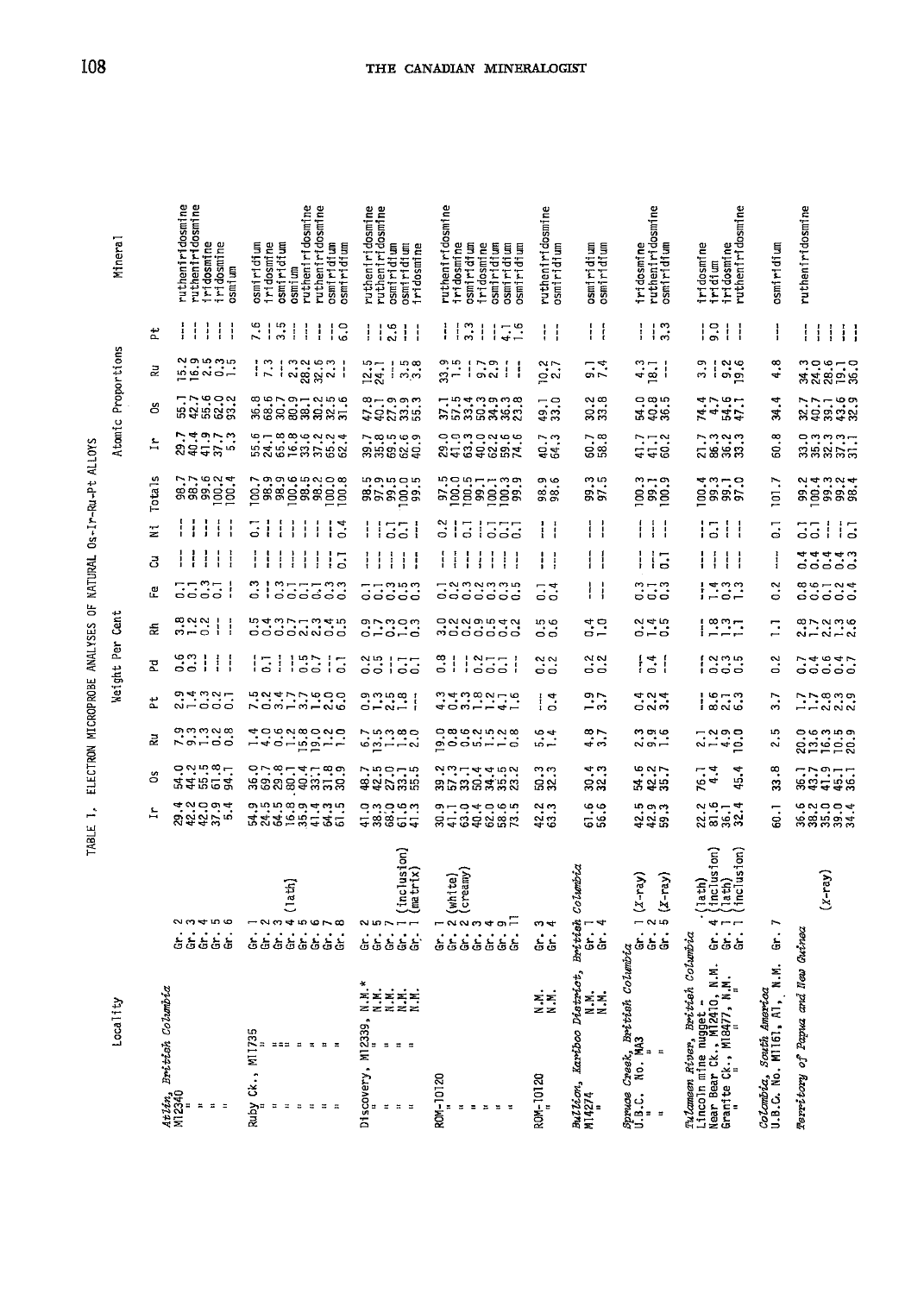|    |  |      |                                                                                                                                                                           |  |   |    | rutheniridosmine<br>iridosmine<br>rutheniridosmine<br>ridosmine<br>iridosmine<br>$\overline{a}$ |   |               |  |                |   |               |               |        |                 |       |                |   |                       |               |                | ω<br>rutheniridosmin<br>iridosmine |        |               |               |   |   |   |        |  |   | an osmium<br>ruthenium<br>ruthenian<br>iridian | osmian ruthenium<br>osmian ruthenium |               |               |   |   |                   |  |  |  |   |                                 |   |                                 |                        |   |  |
|----|--|------|---------------------------------------------------------------------------------------------------------------------------------------------------------------------------|--|---|----|-------------------------------------------------------------------------------------------------|---|---------------|--|----------------|---|---------------|---------------|--------|-----------------|-------|----------------|---|-----------------------|---------------|----------------|------------------------------------|--------|---------------|---------------|---|---|---|--------|--|---|------------------------------------------------|--------------------------------------|---------------|---------------|---|---|-------------------|--|--|--|---|---------------------------------|---|---------------------------------|------------------------|---|--|
|    |  |      |                                                                                                                                                                           |  | ÷ | Ιł |                                                                                                 | j |               |  |                |   | ÷             | ÷             | ÷<br>÷ |                 | $\pm$ | t              | ÷ | ŧ                     | Ť.            | ÷              | ÷                                  | ÷<br>ł | ÷             | ţ             | ÷ | ÷ | ļ | ÷<br>÷ |  |   | ÷                                              | ł                                    | $\pm$         | ÷             | ÷ | ÷ | ÷<br>Ţ            |  |  |  |   |                                 |   |                                 |                        | H |  |
|    |  |      | おれぬおけれるな女気のあいれるほどはななほのことはある あてぁれけのほあをあねめぬぬぬはほけけれる。女ほのの句がでけぬはあぬのこのかいはなのではありのことはあるのはないのではない。ここのことはあること あるある これから きょうじょうほうじゅうじゅう                                             |  |   |    |                                                                                                 |   |               |  |                |   |               |               |        |                 |       |                |   |                       |               |                |                                    |        |               |               |   |   |   |        |  |   |                                                |                                      |               |               |   |   |                   |  |  |  |   |                                 |   |                                 |                        |   |  |
|    |  |      | れれな羽印記記れれた別れれれなねね可認ねだはれな可認だが、辺話方辺体なれた記念記記記記記記においての面も辺りがれれたのの心にもあるとはないことであることであることですような思いです。これはこころはある こうこうこうほうほうほうほうほうほうほう                                                 |  |   |    |                                                                                                 |   |               |  |                |   |               |               |        |                 |       |                |   |                       |               |                |                                    |        |               |               |   |   |   |        |  |   |                                                |                                      |               |               |   |   |                   |  |  |  |   |                                 |   |                                 |                        |   |  |
|    |  |      | おれあばればなぼであないでは話をおめあるほぼれおあれば、万で打破であるのなどはちのはするでしたなるあのあるであげなめもったらしてはある。それはあるのは、それはあるのはあるのは、それはあるのは、それはあ こんじょう こうきょうこうきゅうほう こうきょう                                             |  |   |    |                                                                                                 |   |               |  |                |   |               |               |        |                 |       |                |   |                       |               |                |                                    |        |               |               |   |   |   |        |  |   |                                                |                                      |               |               |   |   |                   |  |  |  |   |                                 |   |                                 |                        |   |  |
|    |  |      |                                                                                                                                                                           |  |   |    |                                                                                                 |   |               |  |                |   |               |               |        |                 |       |                |   |                       |               |                |                                    |        |               |               |   |   |   |        |  |   |                                                |                                      |               |               |   |   |                   |  |  |  |   |                                 |   |                                 |                        |   |  |
| 55 |  | 1333 |                                                                                                                                                                           |  | Ξ |    |                                                                                                 | ÷ | $\frac{1}{1}$ |  | $\overline{a}$ | i | $\frac{2}{5}$ | ł             |        | $\overline{55}$ | ŧ     | $\overline{a}$ | ŧ | $\mathbf{I}$          | $\frac{1}{1}$ | $\overline{a}$ | ÷                                  | 55     | $\frac{1}{1}$ | $\frac{2}{5}$ | ł |   | ļ |        |  | 등 | ţ                                              | ŧ                                    | $\frac{1}{2}$ | $\frac{1}{1}$ |   | ł | ŀ<br>$\mathbf{I}$ |  |  |  | Ť |                                 | ļ |                                 | I                      |   |  |
|    |  |      | , ססססססססטספליפי הספטססטספליה הספטססטסטסטסטסטסטסטסטסטסטסטסטסט<br>מספטמפליפיה והספטסטסטסט                                                                                 |  |   |    |                                                                                                 |   |               |  |                |   |               |               |        |                 |       |                |   |                       |               |                |                                    |        |               |               |   |   |   |        |  |   |                                                |                                      |               |               |   |   |                   |  |  |  |   |                                 |   |                                 | m<br>$\mathbf{1}$<br>చ |   |  |
|    |  |      | mnnt-tetunutnunt-nu-re                                                                                                                                                    |  |   |    |                                                                                                 |   |               |  |                |   |               | $\frac{1}{1}$ |        | 100040<br>33333 |       |                |   | $\mathbf{I}$<br>$\pm$ |               |                |                                    |        |               |               |   |   |   |        |  |   |                                                |                                      |               |               |   |   |                   |  |  |  |   | nn-sonnath-nathasan-ath-tananat |   | $\overline{ }$<br>$\frac{1}{2}$ | 3                      | ÷ |  |
|    |  |      | 2. トーー・2. トーー・エー・エー・エー・ロー・シー・エンター・ラム・コロロロー・ミミー・ミニュー・エー・ロー・ロー・エー・コント・ランク・シー・コード・エー・エー・エー・コード・シー・コード・エー こうじょう こうしゅう こうこうしょう こうじょうせい                                         |  |   |    |                                                                                                 |   |               |  |                |   |               |               |        |                 |       |                |   |                       |               |                |                                    |        |               |               |   |   |   |        |  |   |                                                |                                      |               |               |   |   |                   |  |  |  |   |                                 |   |                                 |                        |   |  |
|    |  |      |                                                                                                                                                                           |  |   |    |                                                                                                 |   |               |  |                |   |               |               |        |                 |       |                |   |                       |               |                |                                    |        |               |               |   |   |   |        |  |   |                                                |                                      |               |               |   |   |                   |  |  |  |   |                                 |   |                                 |                        |   |  |
|    |  |      |                                                                                                                                                                           |  |   |    |                                                                                                 |   |               |  |                |   |               |               |        |                 |       |                |   |                       |               |                |                                    |        |               |               |   |   |   |        |  |   |                                                |                                      |               |               |   |   |                   |  |  |  |   |                                 |   |                                 |                        |   |  |
|    |  |      | ヸヸヸヮ゙゙ぁ゙ヸゖヸヮヮゟぉ゙ゖ゙ゖ゚゚ゐ゙ゖヹヷゟヿ゚゠゚ゖ゠゙ゖ゚゠ゟゖヸヷ゚ゖゟゖゟヷヷヷヷヷヷヷヷヷヷヷヷヷヷヷ゚ヸヸヷヷヷヷゖ゙ゖ゙ゖゔゔゟヷヸヹゟ<br>゠゙ヸヸヮ゙゙゙゙ゐヸゖ゙ヸヮ゙゙ヮ゚ゟゕ゙ゖゕ゚ゕ゙ヷヷヷヷヸヷヸヷゟヷゕ゙ゕ゙ゕ゚ゖ゚ゕ゚ゖ゚ゖ゚ゖ゙ゖ゙ヷヷヷヷヷヺゕ゚ゖヷヷヸヸヷヷゟヸゟゕ゙ゕ゙゙ゖゕ゙ゖゟヸゕ |  |   |    |                                                                                                 |   |               |  |                |   |               |               |        |                 |       |                |   |                       |               |                |                                    |        |               |               |   |   |   |        |  |   |                                                |                                      |               |               |   |   |                   |  |  |  |   |                                 |   |                                 |                        |   |  |
|    |  |      | ねれはねながれねねあなせねねははおあめなれあるお母のれめておけれておねながあるなおおなかもあるのなれておれれなみでもありのおおこのおもらいはないと思えるとものではないのはないのかものであるのでもあると                                                                      |  |   |    |                                                                                                 |   |               |  |                |   |               |               |        |                 |       |                |   |                       |               |                |                                    |        |               |               |   |   |   |        |  |   |                                                |                                      |               |               |   |   |                   |  |  |  |   |                                 |   |                                 |                        |   |  |
|    |  |      | <b>張郊怨れれ派如蛇如羽如如如如如罗汉说说说说话的好想,这时我说下的说和我说说这是这时就可以也会说过我的时候的我的女人,也没有的话,我的说话,我也没有了。我也不会有着的女人,我也会会有了。我的人,我也会会</b>                                                               |  |   |    |                                                                                                 |   |               |  |                |   |               |               |        |                 |       |                |   |                       |               |                |                                    |        |               |               |   |   |   |        |  |   |                                                |                                      |               |               |   |   |                   |  |  |  |   |                                 |   |                                 |                        |   |  |
|    |  |      |                                                                                                                                                                           |  |   |    |                                                                                                 |   |               |  |                |   |               |               |        |                 |       |                |   |                       |               |                |                                    |        |               |               |   |   |   |        |  |   |                                                |                                      |               |               |   |   |                   |  |  |  |   |                                 |   |                                 |                        |   |  |

 $(x-ray)$ 

 $\ddot{\phantom{0}}$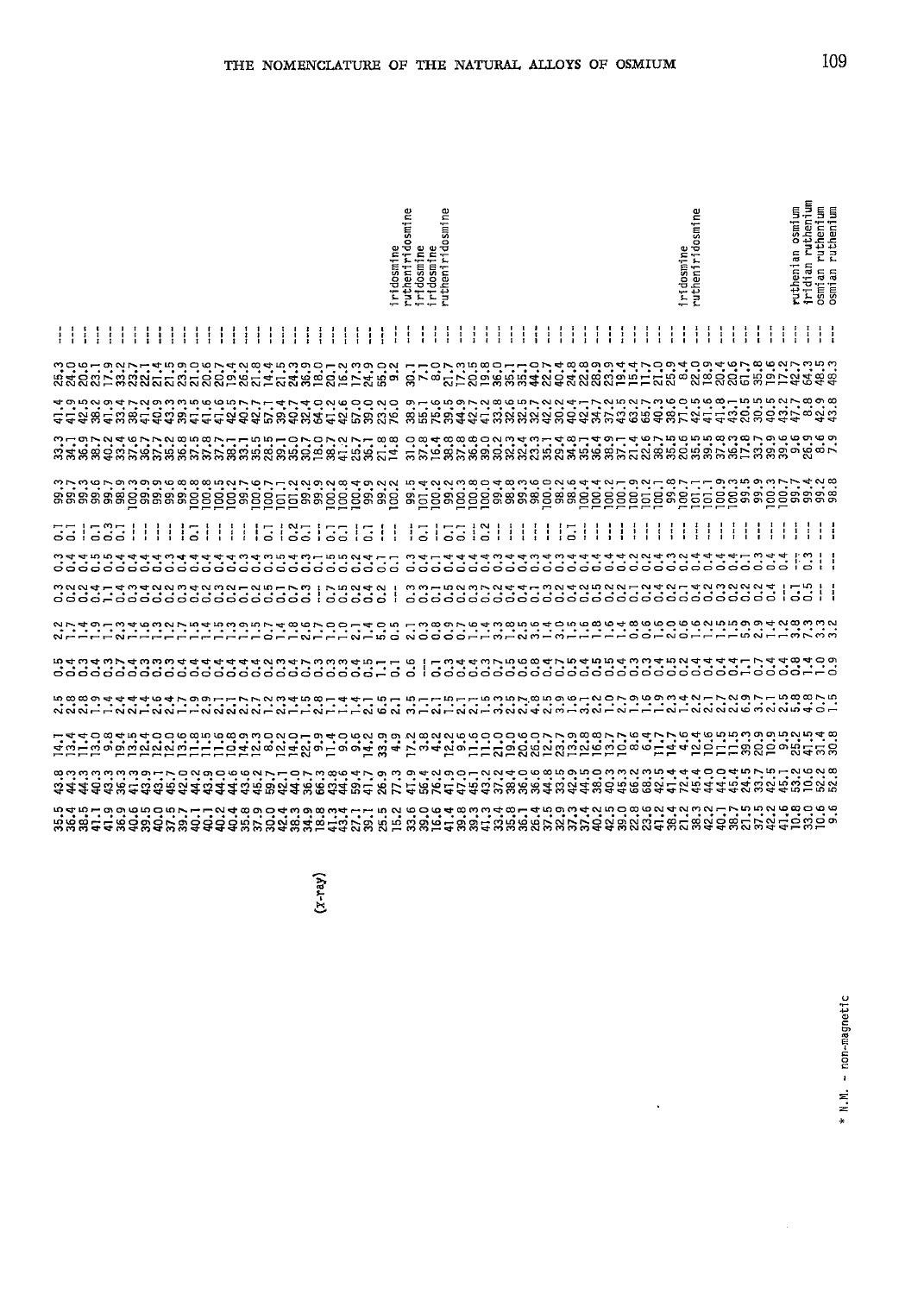alloy extends from 100 atomic  $\%$  to about 55 atomic  $\%$  Os. These new boundaries for the miscibility gap are slightly changed from Cabri's (1972) proposal because of the larger number of analyses now available. In particular, two samples from Atlin, B.C., which consist of co-existing hexagonal and cubic ternary alloys, help to define the boundary along the Os-Ir join. These coexisting grains are indicated with arrows pointing to the locality symbol in Figure 4. The two phase field extends into the Pt-Os-Ir system, as shown in Figure 4, and must intercept the Os-Pt binary at a position which has not yet been exactly determined. This is assumed because it is unlikely that a solid solution exists between hexagonal osmium and cubic platinum. On the other hand, it is probable that complete solid solution exists between cubic iridium and cubic platinum.

## NOMENCLATURE FOR NATURAL Os-Ir-Ru ALLOYS

An excellent historical review on the nomenclature of natural Os-Ir alloys was made by Hey (1963). From this review, he suggested that the most suitable nomenclature for the natural Os-h alloys, now in common usage, be the following:

- For the **cubic** alloys : *osmiridium* with  $Os < 32$ at. %
- For the hexagonal alloys: iridosmine with  $32 <$  Os  $< 80$  at  $\%$

Native osmium for  $Os > 80$  at. %

The name ruthenosmiridium was proposed by Aoyama (1936) for a hexagonal Os-Ir-Ru natural alloy with composition RuOsIr. Strunz (1966) however, introduced the term ruthen-iridosmium for Aoyama's mineral. In this study, it has been shown (Fig. 4) that there is a very extensive range of compositions for hexagonal Ru-Os-h alloys. The name ruthenosmiridium proposed by Aoyama is unfortunate because it includes the term "osmiridium", which from Hey's proposal, is associated with cubic alloys. Based on our analytical results, it is obvious that the names osmiridium and iridosmine should be re-defined to make provision for a miscibility gap in the Os-Ir system and also to provide flexibility for the solid solution of specific maximum quantities of other platinum-group elements. It is also necessary to re-examine the nomenclature for hexagonal ternary alloys and to propose a name for cubic ternary alloys. At the same time, uniform definitions are proposed for the native metal endmembers and alloys along the Os-Ru and Ir-Ru binary joins.

Our proposals for alloys in the Os-Ir-Ru system are that:

- a) the name *osmium* is for **hexagonal** alloys with  $\geq 80$  at.  $\%$  Os;
- b) the name *iridium* is for **cubic** alloys with  $\geq 80$  at.  $\%$  Ir;
- c) the name *ruthenium* is for **hexagonal** alloys with  $\geq 80$  at.  $\%$  Ru;
- d) the name *ruthenosmiridium* of Aoyama (1936) be applied to cubic  $(K, S, Ru)$ alloys, where Ir  $< 80$  at. % of (Ir + Ru + Os) and  $Ru > 10$  at.  $\%$  of  $(Ir + Ru + Os)$ ; also with no single other element  $> 10$  at.  $\%$ of total;
- e) Iridosmine of Hey (1963) be redefined as **hexagonal**  $(Os, Ir)$  alloys with no single other element  $> 10$  at.  $\%$  of total, and where Os  $< 80$  at. % of  $(S + Ir)$ ; the presence of the miscibility gap defines the other boundary at approximately 55 at.  $\%$  Os;
- t) Osmiridium of Hey (1963) be redefined as cubic (Ir, Os) alloys with no single other element > 10 at.  $\%$  of total, and where Ir  $< 80$  at.  $\%$  of (Ir + Os); again the miscibility gap limits the field to approximately 62 at % Ir;
- e) Rutheniridosmine or ruthen-iridosmium of Strunz (1966) be re-defined as hexagonal (Os, Ir, Ru) alloys where  $Os < 80$  at.  $\%$  of  $(Os + Ir + Ru)$  and Ru is 10 to 80 at.  $\%$  of  $(Os + Ir + Ru)$ , also where no single other element  $> 10$  at.  $\%$  of total; and
- h) to be consistent with our proposal on the binary join Os-Ir, similar lines must be drawn parallel to the Ru-Os and Ru-Ir edges; these alloys would not require new names, but using Schaller's (1930) adjectival modifiers these compositions may be simply known as ruthenian osmium, osmian ruthenium, iridian ruthenium, and ruthenian iri $dium$ ; these fields would have similar boundaries (where no single other element  $> 10$ at. % of total) as proposed for iridosmine and osmiridium; for the former two minerals, the boundary between them is arbitrarily taken at 50 at.  $\%$  Os whereas the boundary between the latter two minerals is as defined by the miscibility gap, *i.e.*, to a minimum 57 at.  $\%$ Ir for ruthenian iridium and to a minimum of 55 at. % Ru for iridian ruthenium.

## DISCUSSION ON THE PROPOSED NOMENCLATURE oF TtrE Os-Ir-Ru Ar.r.ovs

Several noteworthy comments made by members of the Commission on New Minerals and Mineral Names (IMA) descve some discussion in order to avoid possible confusion by other workers. The questions raised were: (a) Is it necessary to introduce so many names when per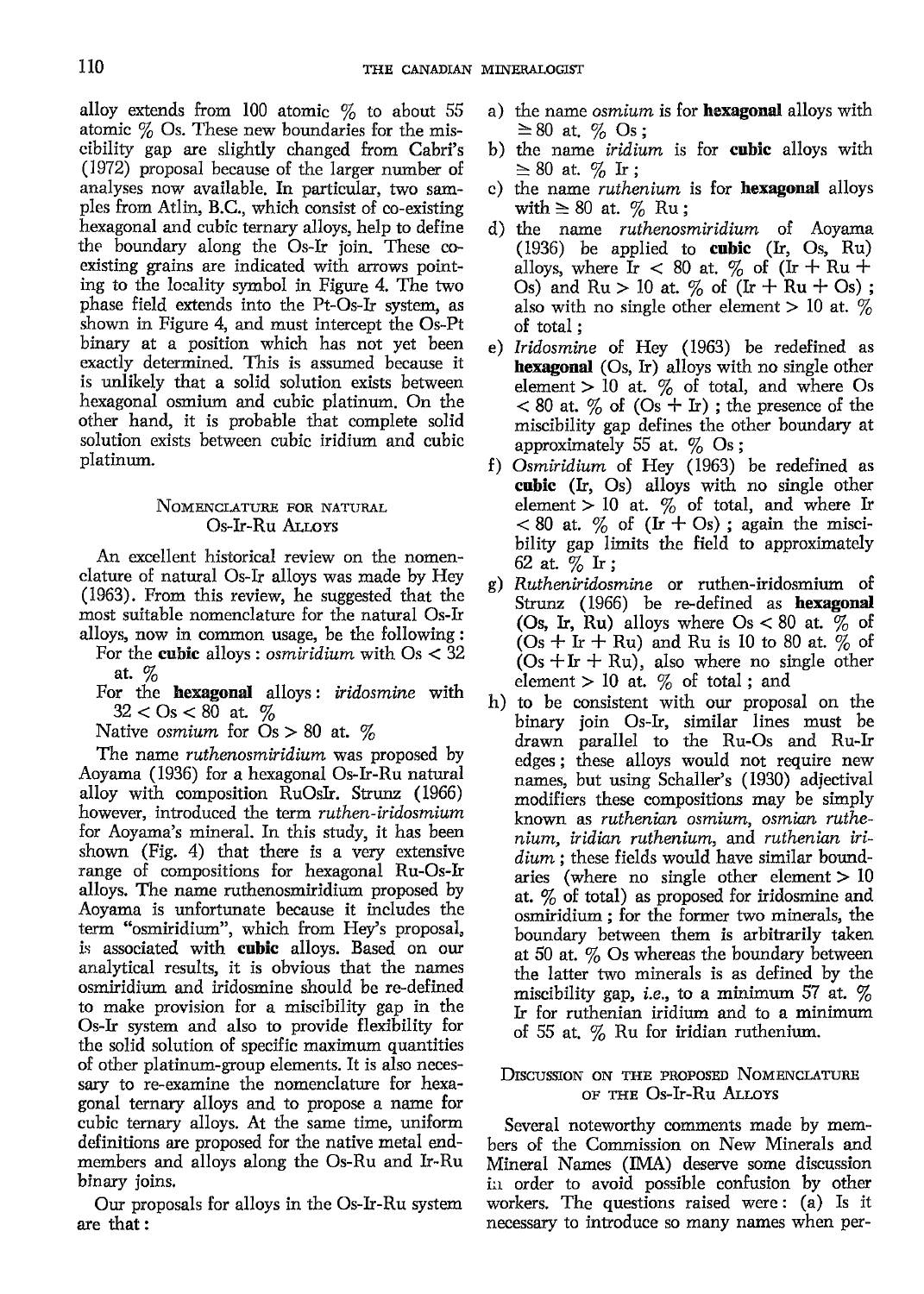haps four are sufficient? (b) Why are special names needed for *iridosmine* and *osmiridium* and should not the names nevyanskite  $(Ir > Os)$ and sysertskite  $(Os > Ir)$  be retained ? (c) Is the distinction of *rutheniridosmine* from *iridosmine* easy to make by using their physical properties ? (d) Should new names like *ruthenium* be proposed if no occurrence has been found? (e) Should not the proposed rutheniridosmine field be further subdivided because, in its present form, a mineral with 79% Os will bear the same name as a mineral with  $79\%$  Ru ? (f) Should not lines be drawn parallel to the Ru-Os and Ru-Ir edges as drawn for the Ir-Os edge?

In reply to the above questions, we feel that our proposed nomenclature has not introduced new or additional names, but is simply a re-definition of names existing in the literature. Special names such as iridosmine and osmiridium were suitably discussed by Hey (1963) and are retained as more descriptive than such names as nevyanskite and sysertskite. It is necessary to give a different name or names for the higher Ru-bearing alloys because iridosmine and osmiridium are traditionally known as binarg alloys. The distinction of irido:mine from rutheniridosmine is not easy because both minerals are hexagonal and have similar optical and x-ray properties. Our proposed nomenclattue is based on composition because many of these alloys occur as small composite grains suitable only for electron microprobe analysis. The field proposed for  $ru$ theniridosmine is large, unfortunately, but we feel that further subdivision of this field would lead to more confusion and would require too many names, not to mention more accurate compositional data. We agree that compositions occurring in the field of ruthenium and ruthenosmiridium have not yet been found in nature. The latter name is suggested as a redefinition because it, likewise, is a good descriptive name, whereas *ruthenium* is the most logical name for the ruthenium end-member. Our original proposal, submitted to the Commission, did not include boundary lines parallel to the Ru-Os and Ru-Ir edges. This noteworthy suggestion by the Commission has been incorporated in our present proposal, and, using Schaller's (1930) adjectival modifiers, these compositions may be simply known as ruthenian osmium, osmian ruthenium, iridian ruthenium, and ruthenian iridium. These fields would have similar boundaries ( $< 10$  at,  $\%$ etc.) to those proposed for iridosmine and osmiridium.

After sufficient data are available, a similar rype of nomenclature can be applied to other ternary systems such as the Pt-Os-Ir system. From our present study, ternary cubic and hexagonal alloys with  $Pt > 10$  at. % can be expected to occur ; they would require new species names similar to ruthenosmiridium, and rutheniridosmine, for example, platinosmiridium and platiniridosming respectively.

#### **ACKNOWLEDGEMENTS**

We are grateful for samples to Drs. J. A. Mandarino and R.I. Gait of the Royal Ontario Museum and to Mr. J. Haight of the Departrnent of Geology, University of British Columbia, for the Spruce Creek and Colombia samples. We thank- the following personnel of the Mineral Sciences Division for assistance : Mr. I. H. G. Laflamme for some quantitative probe analyses and for the difficult polished sections, Dr. A. H. Webster for recrystallization of Ru and Os powders, Mr. J. M. Stewart for the x-ray diffraction analyses and Mr. R. G. Pinard for photomicrographs.

'We are grateful to the various mernbers of the Commission of New Minerals and Mineral Names for useful suggestions, and especially thank Dr. M. Hey of the British Museum fior reviewing our proposal before its submission to the Commission.

#### **REFERENCES**

- AITKEN, J.D. (1959) : Atlin map-area, British Columbia. Geol. Surv. Can., Mem. 307.
- Aoram4 S. (1936) : A new mineral "rutlenosmiridium". Sci. Rept. Tohoku Univ. Ser. 1, K. Honda Anniv. Vol., 521-547.
- CABRI, L.J. (1972) : The mineralogy of the platinumgroup elements. Minerals Sci. Engng. 4, 3-29.
- CAMSELL, C. (1913) : Geology and mineral deposits of the Tulameen district. B. C. Geol. Surv. Can., Mem. 26.
- DAVIES, H.L. (1968) : Papuan Ultramafic Belt. Internat. Geol. Congr. 23(1), 209-220.
- FINDLAY, D.C. (1969) : Origin of the Tulameen ultramafic gabbro complex, southern British Columbia. Can. J. Earth Sci. 6, 399-425.
- GLEDHILL, T.L. (1921) : Iridosmine crystals from Ruby Creek, Atlin District, British Columbia. Univ. Toronto Studies, Geol. Ser. No. 12, 40-42.
- HEY, M.H. (1963) : The nomenclature of the natural alloys of osmium and iridium. Mineral. Mag. 33, 712-717.
- JACKSON, E.D. & THAYER, T.P.(1972) : Some criteria for distinguishing between stratiform, concentric and alpine peridotite-gabbro complexes. Internat. Geol. Congr. 24(2), 289-296.
- LÉVY, C. & PICOT, P. (1961) : Nouvelles données sur les composés iridium-osmium. Existence de l'osmium natif. Bull. Soc. fr. Mineral. Crist. 84, 312-317.